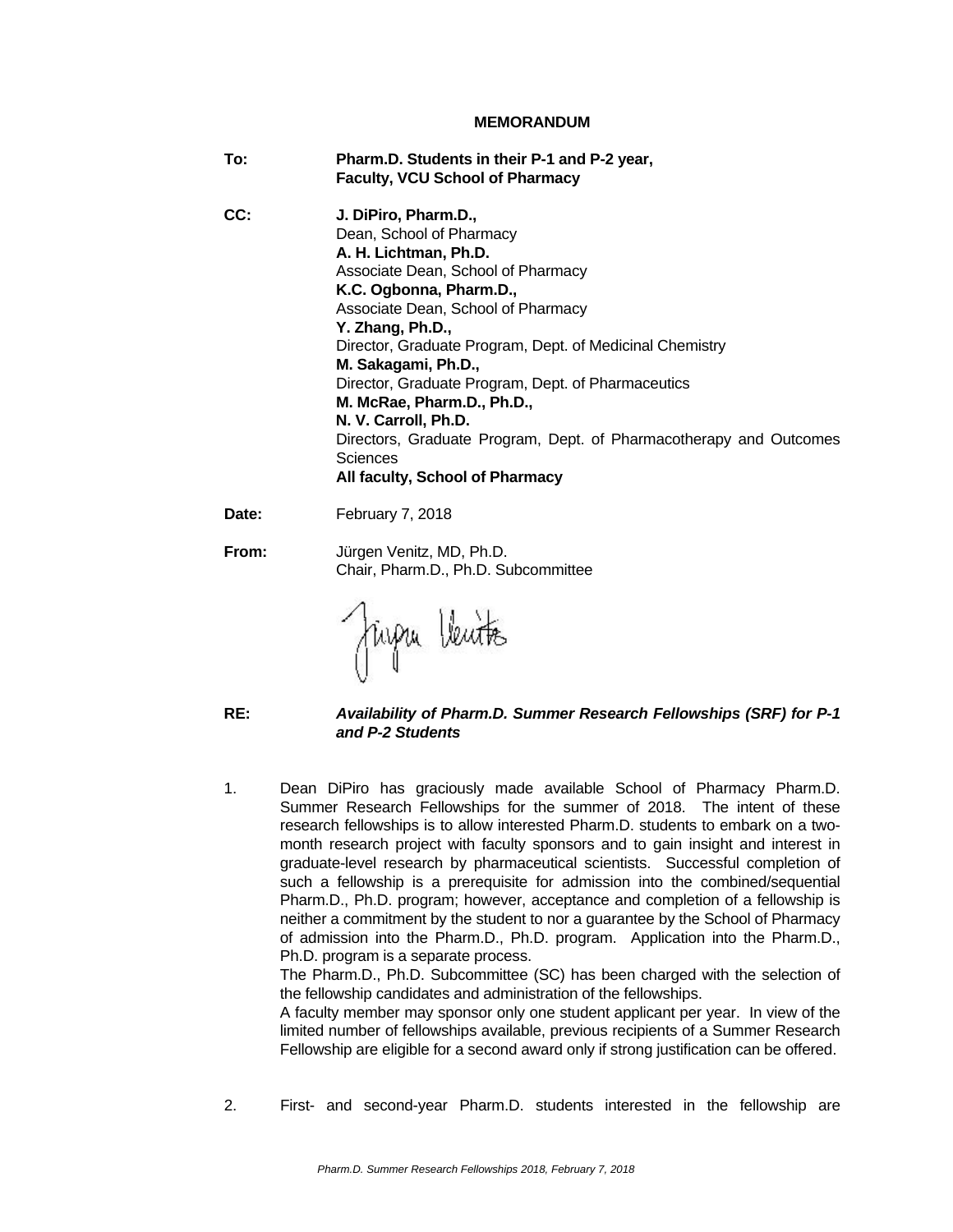encouraged to identify and contact individual faculty about their areas of interest. The following faculty (all members of the Pharm.D., Ph.D. Subcommittee) are willing to assist students in the process:

**Hamid I. Akbararli, Ph.D.,** Dept. of Pharmacology and Toxicology (School of Medicine), hiakbarali@vcu.edu; **Norman V, Carroll, Ph.D.,** Dept. of Pharmacotherapy and Outcomes Sciences, nvcarroll@vcu.edu; **Aaron E. May, Ph.D.,** Dept. of Medicinal Chemistry, aemay@vcu.edu;  **Elvin T. Price, Pharm.D., Ph.D.,** Dept. of Pharmacotherapy and Outcomes Sciences, etprice@vcu.edu; **Patricia W. Slattum, Pharm.D., Ph.D.,** Dept. of Pharmacotherapy and Outcomes Sciences, pwslattu@vcu.edu; **Jürgen Venitz, MD. Ph.D.** (Chair), Dept, of Pharmaceutics, jvenitz@vcu.edu;

 Additional information about ongoing research in the various individual research labs can be found on the School of Pharmacy website.

3. The fellowship recipients will receive a **stipend in the total amount of \$2,500 for a two-month summer period** starting no sooner than May 7, 2018; the exact beginning and ending dates of the project will be agreed upon in advance by the student and their faculty sponsor. The faculty advisor will discuss and agree upon the logistics and expectations of the fellowship in advance. The faculty sponsor will be responsible for all resources related to the research project.

Upon completion of their projects, the fellowship students are required to submit a **final research report by September 10, 2018** to the chair, Pharm.D., Ph.D. Subcommittee. This final research report will be two to five pages in length (excluding bibliography, figures and tables) and contain Background, Objectives, Methodology and Results and Discussion sections; it will have to be reviewed and signed by the graduate faculty sponsor prior to submission. It is also expected that the student will present the results of his/her research as a poster at the School of Pharmacy Fall Research and Career Day (SOP FRCD) in the fall of 2018. A hardcopy of that poster presentation may be submitted in lieu of the formal research report (see above).

4. Interested students will have to **apply for these fellowships by March 30, 2018**; the application form is attached. Completed application packages will have to be submitted as PDF file via e-mail to Dr. Venitz, Chair, Pharm.D., Ph.D. subcommittee.

The application package has to include the following:

- A completed **Application Form** (see attached);
- A **Letter of Support** from the prospective faculty sponsor (outlining the students ability to successfully complete the project and expressing the sponsor's willingness to provide guidance for the student and all necessary resources for the research);
- A one-page **Research Proposal** (including Background, Objective and Methodology of the proposed research, indicating the feasibility for a 2-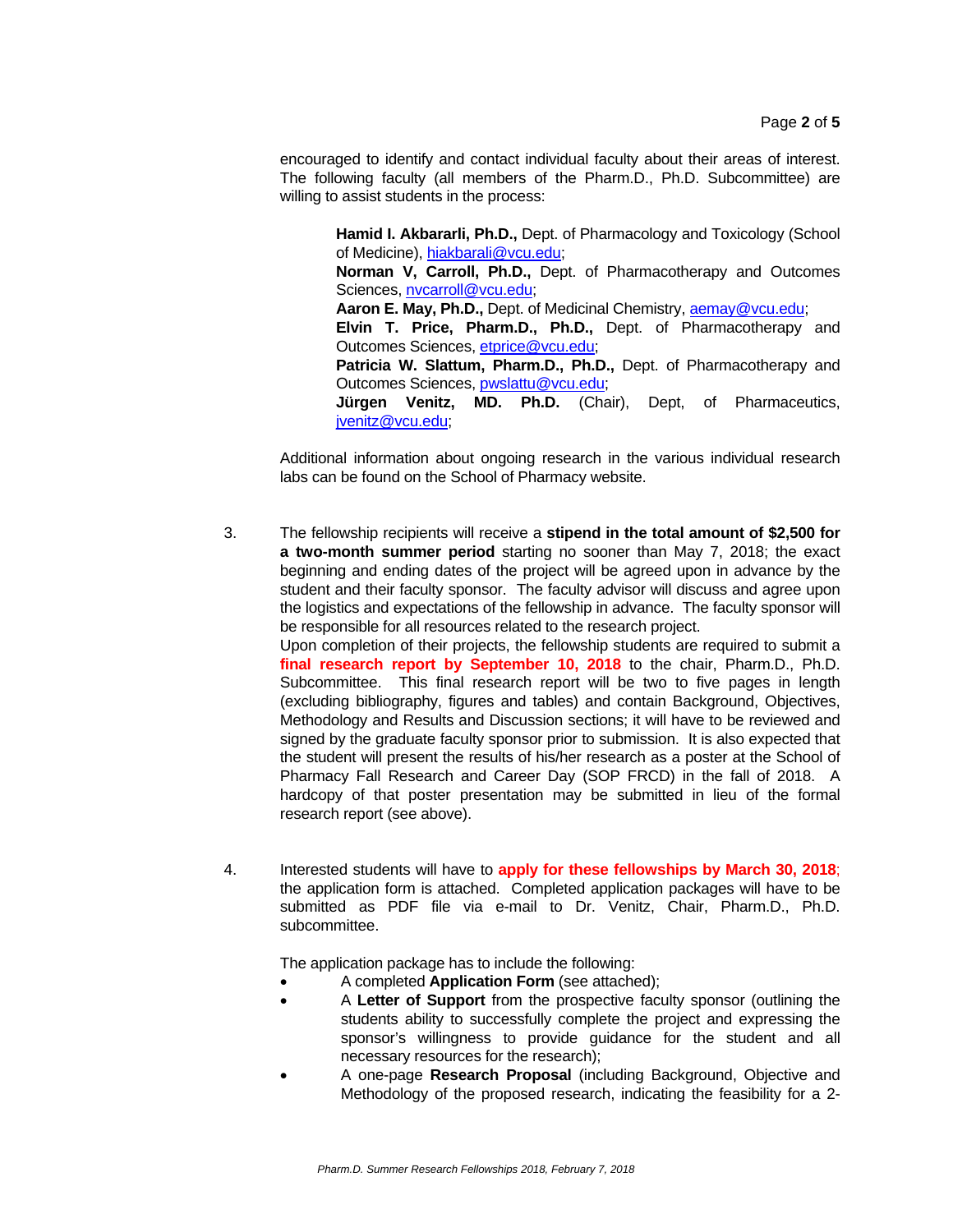month project);

 A **Statement of Research Interest** by the student (outlining their previous research experience, if any, and their expectations of the summer fellowship project, interest in future research endeavors and discussion of their future professional goals)

Separate from the application package submitted by the student applicant, the following information is required to be submitted by the faculty interviewers by the submission deadline:

 **Completed interview forms by two (2) members of the Pharm.D., Ph.D. Subcommittee.** It is the student's responsibility with the express approval of her/his prospective faculty sponsor to schedule these two interviews in time for a complete application submission.

*Selection criteria for a successful application include strength of the candidate (as documented by GPA, prior research experience, graduate faculty sponsor recommendation, personal statement by the student and faculty interviews) as well as strength of the research proposal (feasibility and scientific validity).* 

- 5. The Pharm.D., Ph.D. subcommittee will start reviewing applications after March 30, 2018. Final selections will be made by April 23, 2018, and the student applicants will be informed shortly thereafter from the Dean's Office. The fellowships will start no sooner than May 7, 2018 (end of spring semester) and end no later than August 13, 2018 (start of fall semester). **Final research reports are due by September 10, 2018.**
- 6. So far, the following SOP faculty members have indicated that they are willing to interview interested candidates for specific summer projects in 2018. Please contact the individual faculty directly for further information about these projects!

#### **Department of Pharmaceutics:**

**Quamrun M. Masuda, Ph.D.:** *Formulation optimization of medicated chewing gum for burning mouth syndrome* (qnmasuda@vcu.edu);

**Masahiro Sakagami, Ph.D.:** *Novel Flavonoid-Based Oligomers to Treat Emphysema:* (msakagam@vcu.edu).

**Quingguo Xu, Ph.D.:** *Development of Nanotherapeutics for Treating Ocular Disorders* (qxu@vcu.edu);

### **Dept. of Pharmacotherapy and Outcomes Science:**

**Joseph McClay, Ph.D.:** *Epigenomic Analysis of Novel Psychiatric Drug Response Mechanisms* (jlmcclay@vcu.edu);

**MaryPeace McRae, Pharm.D., Ph.D.:** *Effect of Opioids on Brain Penetration of Anti-*HIV Drugs and Neurocognitive Functioning in HIV Patients (mpmcrae@vcu.edu).

**This is not a comprehensive list of potential SRF mentors and research projects: Other School of Pharmacy/Dept. of Pharmacology and Toxicology faculty may also be contacted as well to discuss their interest in advising summer students and their availability for summer research projects.**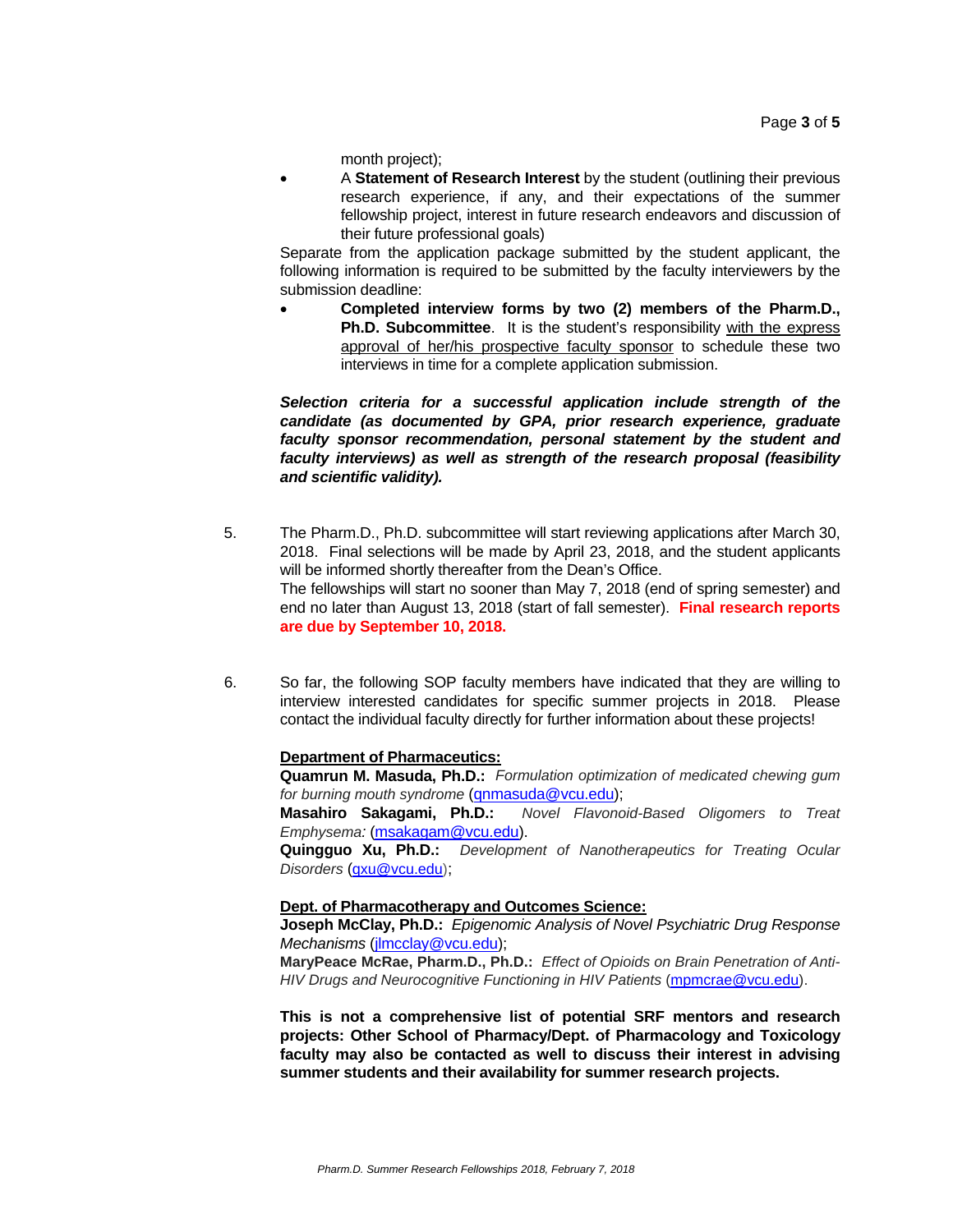- 7. The following students (and their summer research advisors) were recipients of past Summer Fellowship awards and can be contacted to discuss their experiences; students currently enrolled in the dual degree program are marked by asterisk (: current student; ": graduated with Pharm.D./M.S. or Pharm.D./Ph.D.):
	- **1999: Yin Zhang\*\*** (S. Wu-Pong, Ph.D.), **Ian Orensky\*\*** (Cy. K. Kirkwood, Pharm.D.), **Patricia Kim** (M.A. Sarkar, Ph.D.), **David Adams** (N. Carroll, Ph.D.), **Shy Yom** (D. Holdford, Ph.D.).
	- **2000: Darlene Giugliano** (P.W. Slattum, Pharm.D., Ph.D.), **Blake Keller** (J. Venitz, MD, Ph.D.), **Daniel Lineberry\*** (H.T. Karnes, Ph.D.), **Janelle Rodas** (M.A. Sarkar, Ph.D.), **Robert Faulkner** (M.A. Sarkar, Ph.D., W.R. Garnett, Pharm.D.).
	- **2001: Satjit S. Brar\*\*** (J. Venitz, MD, Ph.D.), **Daniel Phipps** (P.W. Slattum, Pharm.D., Ph.D.), **Sarah Poston** (M.A. Sarkar, Ph.D.).
	- **2002: Lisa Burroughs-Phipps\*\*** (P.W. Slattum, Pharm.D., Ph.D.), **Vera Roberts**  (M. Pyles, Ph.D.).
	- **2003**: **David S. Lee\*\*** (J. Venitz, MD, Ph.D.), **Melissa Moore\*\*** (R. Polk, Pharm.D.), **Jenny Chen** (S. Wu-Pong, Ph.D., H. Fillmore, Ph.D.), **Seina Parks\*\*** (D. Brophy, Pharm.D., M.S.).
	- **2004: Jason Neil** (Cy. Kirkwood, Pharm.D., D. Brokaw, Pharm.D.), **Elizabeth Herman\*\*** (A. Cheang, Pharm.D.), **Mary Roslan** (L. Hill, Ph.D.), **Patrick J. Powell\*\*** (R. Polk, Pharm.D.), **Michelle Alga** (Cy. Kirkwood, Pharm.D.), **Amanda Colquit** (A. Cheang, Pharm.D., M.S.).
	- **2005: Jeanese Reise** (A. Cheang, Pharm.D.), **Jaime Robenolt** (A. Lichtman, Ph.D.), **Amanda Schutt** (K. Goode, Pharm.D.), **Sheetal Dharia**<sup>\*</sup> (P. Slattum, Pharm.D., Ph.D.), **Lee Clodtfelter** (W. Garnett, Pharm.D.), **Natalie Chen** (Cy. Kirkwood, Pharm.D.).
	- **2006: J. Timothy King\*\*** (U. Desai, Ph.D.), **Ryan J. Leftwich** (R. Polk, Pharm.D.), **Sarah A. Burr** (P. Gerk, Pharm.D., Ph.D.), **M.A. Davis** (P. Byron, Ph.D.), **John Ejezie** (J. Venitz, MD, Ph.D.), **Akil Mousa** (P. Gerk, Pharm.D., Ph.D.).
	- **2007**: **Issa Nesheiwa** (B. Windle, Ph.D.), **Holly Gurgle** (A. Pakyz, Pharm.D.), **Mika Shima** (Y. Zhang, Ph.D.), **Timothy Innocencio\*\*** (R. Polk, Pharm.D.), **Stephanie Atueyi** (D. Brophy, Pharm.D., M.S.), **Antoinette Coe (**B. Goode, Pharm.D.), **Deanna Flora\*\*** (P. Slattum, Pharm.D., Ph.D.), **Julie Villanueva** (A. Cheang, Pharm.D., M.S.).
	- **2008: Uyen Do** (S. Zhang, Ph.D.), **Della Varghese<sup>\*\*</sup> (Cy. Kirkwood, Pharm.D.), Richa Dua** (D. Brophy, Pharm.D., M.S.), **Shruti Brahmbhatt** (P. Slattum, Pharm.D., Ph.D.), **Malini Krishnan** (J. Venitz, MD, Ph.D.).
	- **2009: Jason Quarles** (R. Polk, Pharm.D.), **Alex Lenhart** (S. Zhang, Ph.D.), **Che**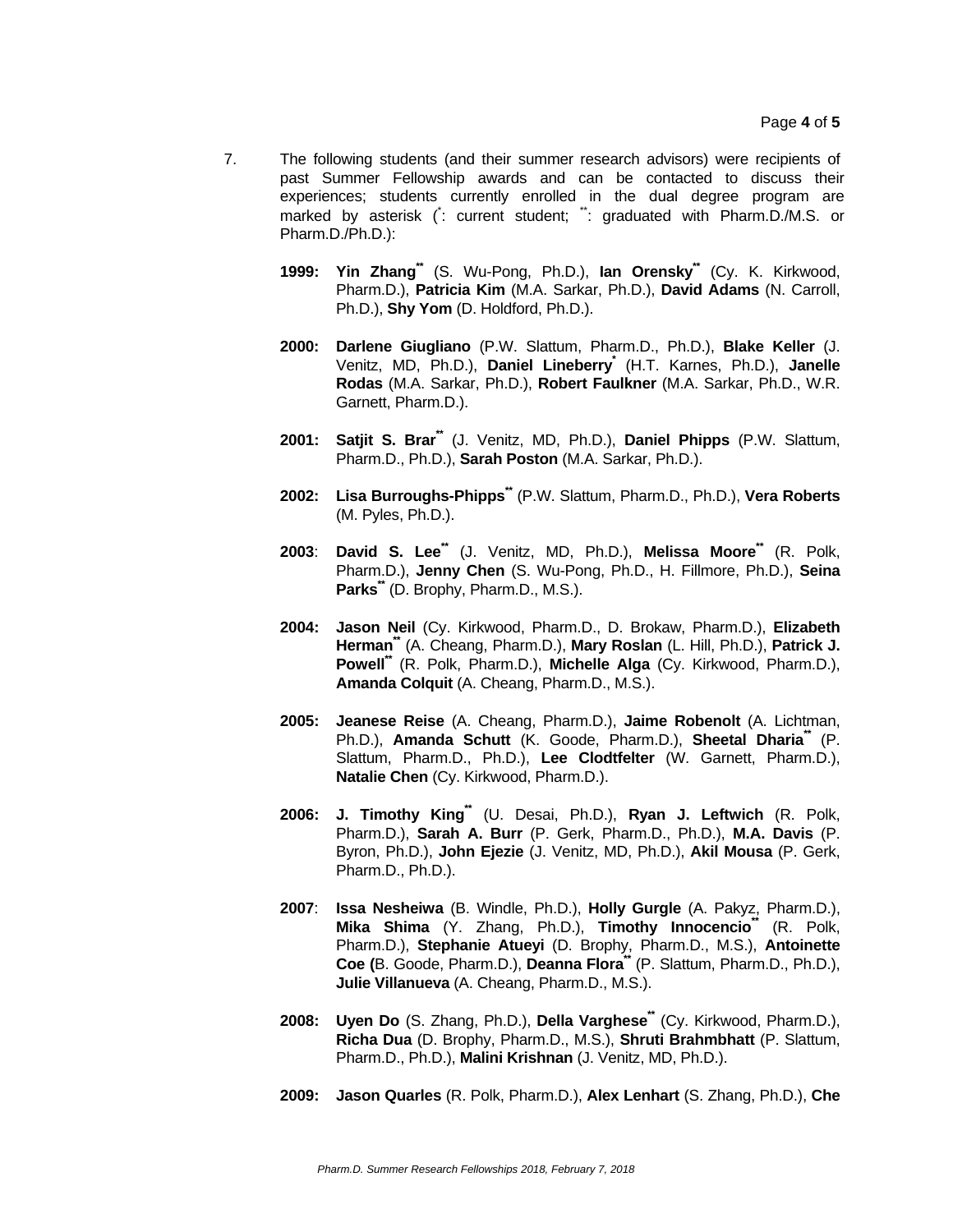**Chang** (J. Venitz, MD, Ph.D.), **Andrew Johnson** (K. Ellis, Ph.D.), **Melissa Reis** (R. Glennon, Ph.D.), **Michael Snow** (J. Peart, Ph.D.).

- **2010: Sara Bekri** (Y. Zhang, Ph.D.), **Merid Belayneh** (J. Venitz, MD, Ph.D.), **William Cang** (S. Zhang, Ph.D.), **Gina Lee** (A. Pakyz, Pharm.D**.**), **Drewry Nickerson** (M.J. Kennedy, Pharm.D.), **Justin Siegfried** (L.R. Moczygemba, Pharm.D., Ph.D.), **Meghan Thompson\*\*** (U. Desai, Ph.D.), **Tien Truong\*** (M. Sakagami, Ph.D.), **Celeste Vinluan** (K. Cheang, Pharm.D., M.S.), **Jamie Waller** (T. Stevens, Pharm.D.).
- **2011: Tamoor Asif** (P. Gerk, Pharm.D., Ph.D.), **Elisaveta Budko** (D. Sweet, Ph.D.), **Biruk Mikru** (U. Desai, Ph.D.), **Jaykumar Patel** (J. Hackett, Ph.D.), **Maimuna Bruce** (J. Venitz, MD, Ph.D.), **Kelley Miller** (A. Cheang, Pharm.D., M.S.), **Ngochan Vo** (M. Sakagami, Ph.D.), **Jalpa Patel** (P.W. Slattum, Pharm.D., Ph.D.).
- **2012: Julie Patterson\*** (D. Holdford, Ph.D.), **Raymond Lai\*** (D. Sweet, Ph.D.), **Whitney Zentgraf** (P.W. Slattum, Pharm.D., Ph.D.), **Sarah Barden** (D. Holdford, Ph.D.), **George Wohlford** (J. Venitz, MD, Ph.D.), **Michael Kelly**  (L. Moczygemba, Pharm.D., Ph.D.), **Hibah Rehman** (M. Safo, Ph.D.).
- **2013: Kathryn Schwienteck\*** (M. Banks, Pharm.D., Ph.D.), **Ankit Zalavadia** (M. Halquist, Ph.D.), **Zaneera Hassan\*** (P.M. Gerk, Pharm.D, Ph.D.), **Kimberly Hayashi** (M. Sakagami, Ph.D.).
- **2014: Skylar White** (S. Zhang, Ph.D.), **Sean Hynie** (Y. Zhang, Ph.D.), **Crystal Leibrand\*** (MP. McRae, Pharm.D., Ph.D.), **Omar Hassan** (P.W. Slattum, Pharm.D., Ph.D.)**, Michael Lee** (U. Desai, Ph.D.), **Dan Nichols** (G. Brophy, Pharm.D.).
- **2015: Elena Fernandez\*** (N. Carroll, Ph.D.); **Giulia Barlow** (A. Pakyz, Pharm.D., M.S., Ph.D.), **Jason Mao** (D. Sweet, Ph.D.), **Gupree Dulai** (A. Cheang, Pharm.D., M.S.), **Layla Sawan** (S. Zhang, Ph.D.), **Jessica Reid** (K. Ellis, Ph.D.).
- **2016: Harjot Othee** (P.W. Slattum, Pharm.D,, Ph.D.), **Morgan Mabney** (Annie Cheang, Pharm.D., M.S.), **Rose Kohinke** (A, Pakyz, Pharm.D., Ph.D.), **Olivia Caron** (S. Zhang, Ph.D.), **Casey Boyer** (D. Sweet, Ph.D.).
- **2017**: **Francine Kim** (B. VanTassel, Pharm.D.), **Christian Ruiz** (Y. Zhang, Ph.D.), **Hunter Hill** (M. Dukat, Ph.D.), **Sabrina Sperlazza-Phillips** (A. Cheang, Pharm.D., M,S.), **Sachpreet Bajaj** (T. Delgado, M.Pharm., Ph.D.), **Carolyn Hill** (K. I. Nicholson, Ph.D.), **Michael Gay** (M. Sakagami, Ph.D.).
- 8. If you need any additional information, please contact Dr. Venitz at 828-6249 or email to jvenitz@vcu.edu.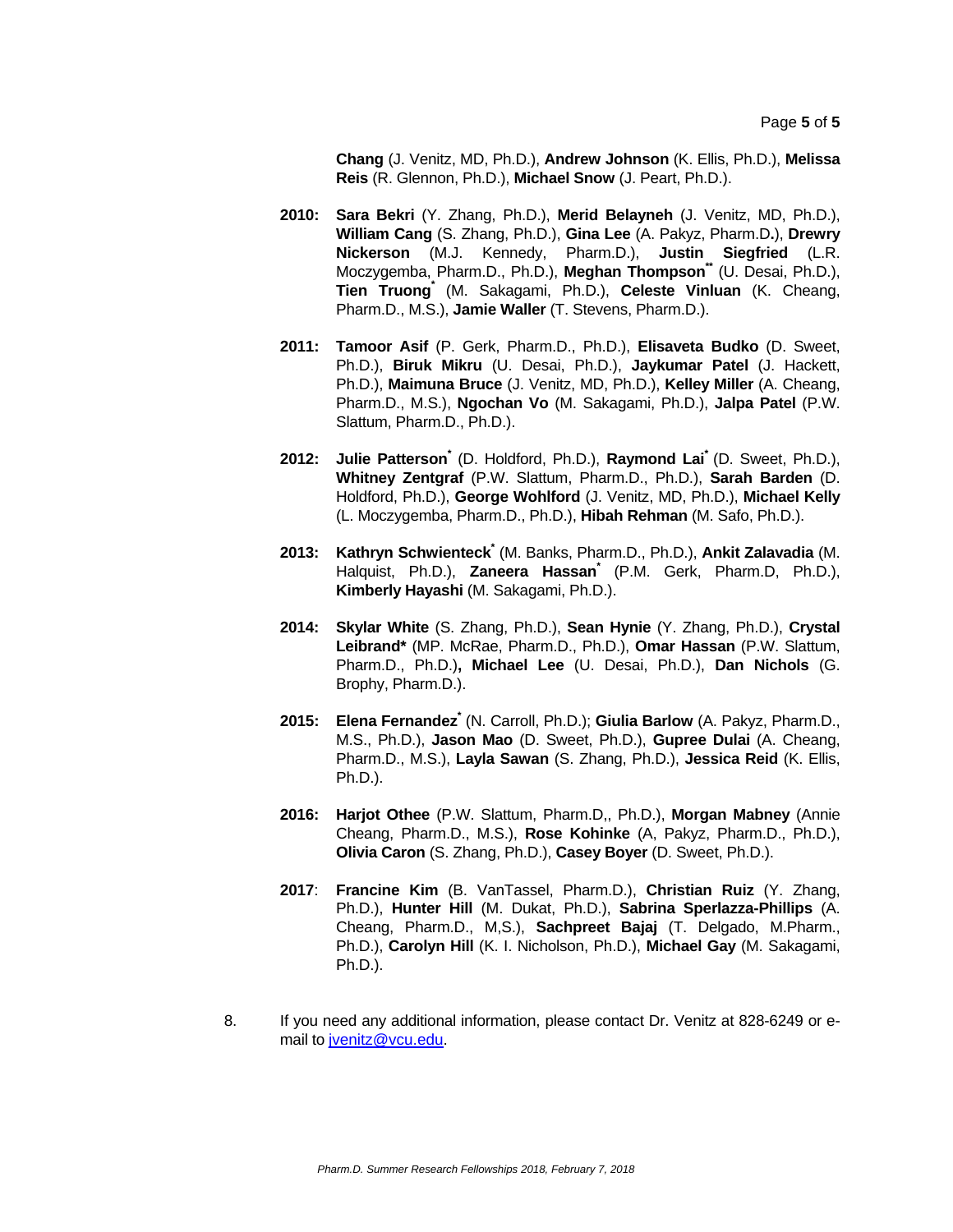### **APPLICATION FORM FOR Pharm.D. SUMMER RESEARCH FELLOWSHIP (SRF) VCU SCHOOL OF PHARMACY SUMMER 2018**

| Address:                                                                                        |                                  |
|-------------------------------------------------------------------------------------------------|----------------------------------|
|                                                                                                 |                                  |
|                                                                                                 | E-mail:__________________        |
| Are you a Virginia Resident?                                                                    | y/n                              |
| Do you have a prior degree?                                                                     | y/n                              |
| If so, describe:<br>Major Area:<br>Institution:                                                 |                                  |
| Do you have any previous research experience?                                                   | y/n                              |
| If so, describe:<br>Advisor/Director:<br>Institution:                                           |                                  |
| What is your current GPA in pharmacy:<br>(do not complete, will be obtained from Dean's Office) |                                  |
| What year in the Pharm.D. program are you currently in?                                         | P <sub>1</sub><br>P <sub>2</sub> |
| Who is your Faculty Sponsor?                                                                    |                                  |
| Title of proposed research project:                                                             |                                  |
|                                                                                                 |                                  |

Will you receive any other financial assistance during the period of this fellowship? If so, give details:

Signature Date

*The following documents need to be enclosed with your application package:* 

\_\_\_\_\_\_\_\_\_\_\_\_\_\_\_\_\_\_\_\_\_\_\_\_\_\_\_\_\_\_\_\_\_\_\_\_\_\_\_\_\_

*1. Cover form (this form), completed by student;* 

- *2. Letter of support by faculty sponsor (discussing the student's interest in and ability to successfully complete the project and the sponsor's willingness to provide necessary time and resources for proposed research);*
- *3. One-page research proposal (including Background, Objective and Methodology) by the student and prospective research advisor;*
- *4. Statement of Research Interest by the student (outlining their previous research experience, if any, and expectation from the proposed research project and future professional goals);*
- *5. Completed Interview Forms by Pharm.D., Ph.D. SC members (submitted separately).*

*Please return the completed application package to Dr. Venitz by Monday, March 30, 2018!* 

*Pharm.D. Summer Research Fellowship-2018, Application Form, January 30, 2018*